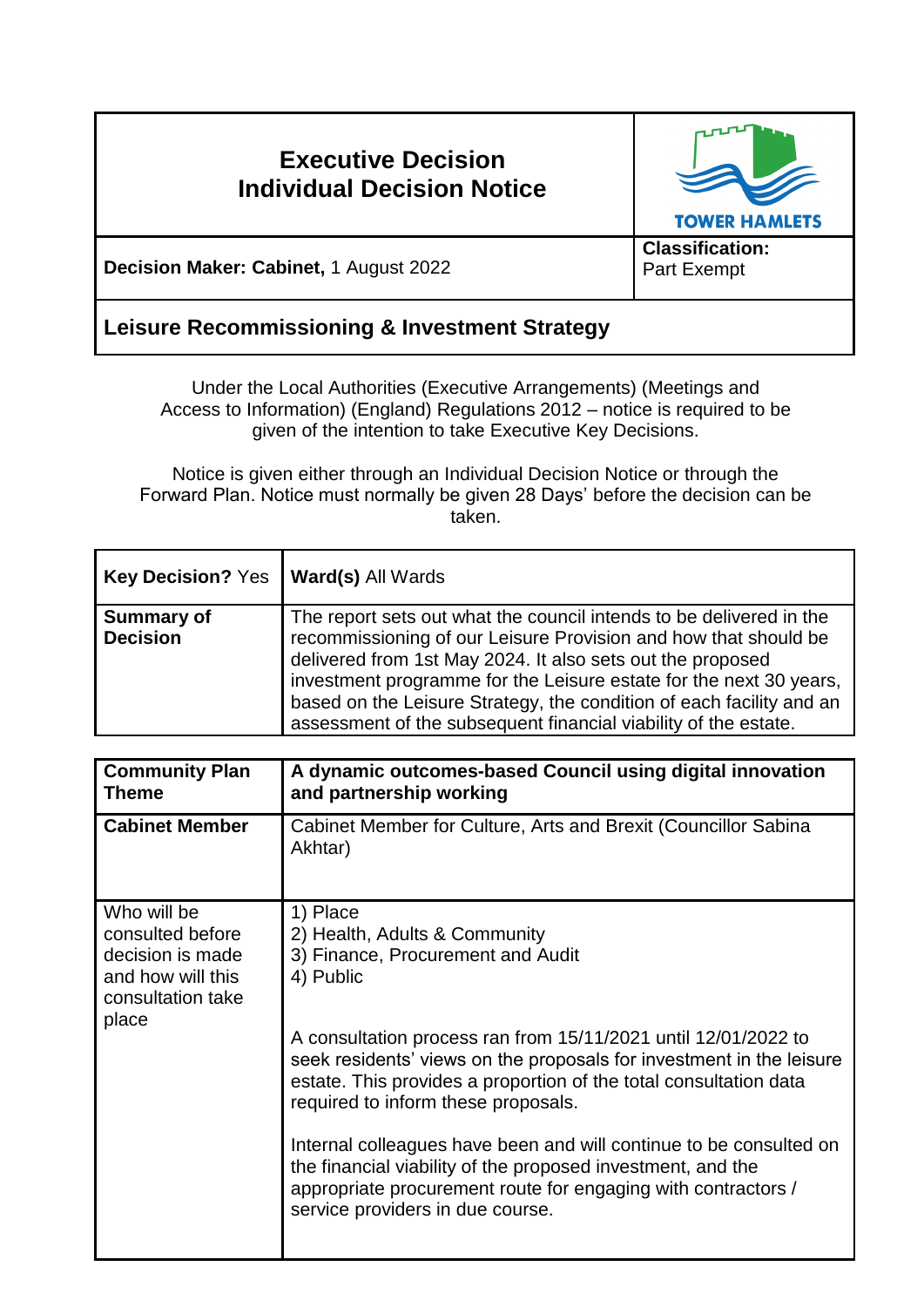| Has an Equality<br><b>Impact Assessment</b><br>been carried out<br>and if so the result<br>of this Assessment?                           | Required to be carried out alongside development of the report<br>proposals                                                                                                                                                                                                                                                                                                                                                                                                                                                                                                                                                    |
|------------------------------------------------------------------------------------------------------------------------------------------|--------------------------------------------------------------------------------------------------------------------------------------------------------------------------------------------------------------------------------------------------------------------------------------------------------------------------------------------------------------------------------------------------------------------------------------------------------------------------------------------------------------------------------------------------------------------------------------------------------------------------------|
| Contact details for<br>comments or<br>additional<br>information                                                                          | Judith St John<br>(Director, Commissioning and Culture, Children's Services)<br>judith.stjohn@towerhamlets.gov.uk                                                                                                                                                                                                                                                                                                                                                                                                                                                                                                              |
| What supporting<br>documents or other<br>information will be<br>available?                                                               | 1)<br>Appendix 1 - Financial Data<br>Appendix 1a Fiscal Performance of the Contract FY 2019 to<br>$\bullet$<br>2020<br>Appendix 1b Revenue Models for Operating Model Options<br>$\bullet$<br>Appendix 1c Detailed Capital Requirements for Leisure<br><b>Estate Investment Strategy</b><br>Appendix 2 Leisure Centre Details<br>2)<br>3)<br>Appendix 3 Leisure Estate Investment Strategy<br>4)<br>Appendix 4 Stakeholder Engagement Report                                                                                                                                                                                   |
| Is there an intention<br>to consider this<br>report in private<br>session and if so<br>why (Paragraph<br>number - see notes<br>section)? | Partly Exempt (Part of the report will be exempt)<br>The report will include a section on the anticipated revenue costs of<br>options for delivering the future Leisure management contract. This<br>information is commercially sensitive, and access to it at this stage<br>would provide prospective bidders with an advantage over the<br>Council in any ensuing negotiations as part of a procurement. The<br>relevant exemption is as follows:<br>3.<br>Information relating to the financial or business affairs of any<br>particular person (including the authority handling the information)<br>- Appendix 1a and 1b |

## **NOTES**

### **Advance notice of Key Decisions**

Key decisions are all those decisions which involve major spending, or savings, or which have a significant impact on the local community. The precise definition of a key decision adopted by Tower Hamlets is contained in Article 13.03 of the [Constitution.](http://democracy.towerhamlets.gov.uk/ieListMeetings.aspx?CId=663&Year=0&info=1&MD=Constitution) Key Decisions are taken by the Mayor, by the Mayor in Cabinet or by the cabinet collectively.

Individual notices of new Key Decisions will be published on the website as they are known, whilst a Forward Plan collating these decisions will be published 28 days before each Cabinet meeting. The Forward Plan will be published on the Council's website and will also be available to view at the Town Hall and Libraries, Ideas Centres and One Stop Shops if required. [The Committee pages](https://democracy.towerhamlets.gov.uk/uuCoverPage.aspx?bcr=1) on the Council website include copies of the Forward Plan, Cabinet and other meeting dates and the publication dates of the Forward Plan.

If, due to reasons of urgency, a Key Decision has to be taken where 28 days' notice have not been given. Notice will be published (including on the website) as